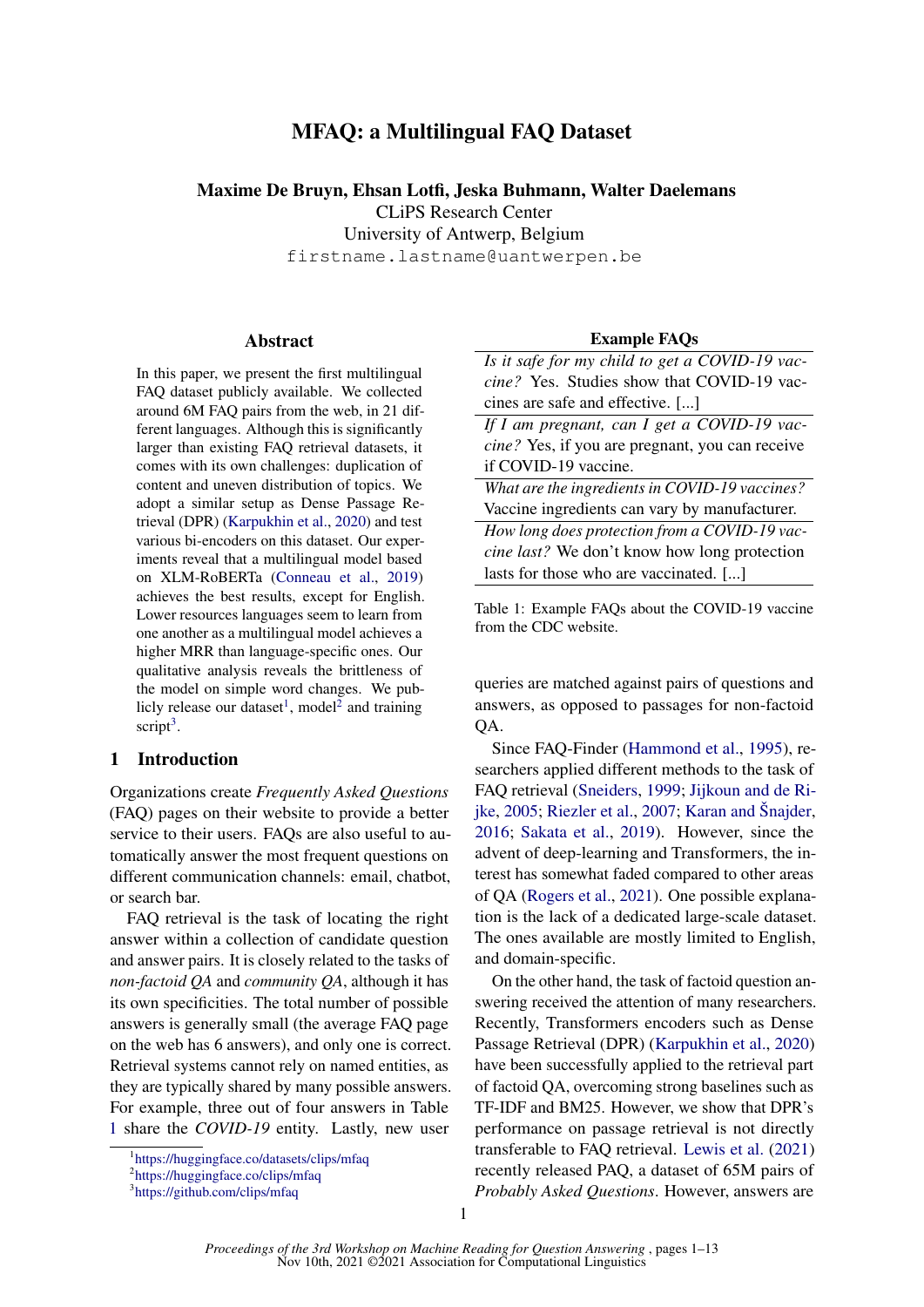typically short in PAQ (a few words), which differs from FAQs where answers are longer than questions.

Another way to answer users' questions is to use *Knowledge Grounded Conversation* models as it does not require the pre-generation of all possible pairs of questions and answers [\(Komeili et al.,](#page-8-5) [2021;](#page-8-5) [De Bruyn et al.,](#page-8-6) [2020\)](#page-8-6). However, at the time of writing these models can hallucinate knowledge [\(Shuster et al.,](#page-9-5) [2021\)](#page-9-5), which limits their attractiveness in a corporate environment.

In this paper, we provide the first multilingual dataset of FAQs. We collected around 6M FAQ pairs from the web in 21 different languages. This is significantly larger than existing datasets. However, collecting data from the web brings its own challenges: duplication of content and uneven distribution of topics. We also provide the first multilingual FAQ retriever. We show that models trained on all languages at once outperform monolingual models (except for English).

The remainder of the paper is organized as follows. We first review the existing models and datasets available for the task of FAQ retrieval. We then present our own dataset and apply different models to it. We finally perform some analysis on the results and conclude. Our dataset and model are available on the Hugging Face  $Hub<sup>4</sup>$  $Hub<sup>4</sup>$  $Hub<sup>4</sup>$ .

# 2 Related Work

In this section, we review the existing literature on FAQ retrieval. We first start by reviewing available models and then look at the available datasets.

#### 2.1 Models

Since the release of FAQ-Finder [\(Hammond et al.,](#page-8-2) [1995;](#page-8-2) [Burke et al.,](#page-8-7) [1997\)](#page-8-7) and Auto-FAQ [\(White](#page-10-0)[head,](#page-10-0) [1995\)](#page-10-0), several methods have been presented. We grouped them into three categories: lexical, unsupervised, and supervised.

Lexical FAQ-Finder [\(Hammond et al.,](#page-8-2) [1995;](#page-8-2) [Burke et al.,](#page-8-7) [1997\)](#page-8-7) matches user queries to FAQ questions of the Usenet dataset using Term Frequency-Inverse Document Frequency (TF-IDF). The system tries to bridge the lexical gap between users' queries and FAQ pairs by using the semantic network *WordNet* [\(Miller,](#page-9-6) [1995\)](#page-9-6) to establish correlations between related terms. FAQ-Finder assumes that the question half of the QA pair is the most

relevant for matching to a new query. [Tomuro and](#page-9-7) [Lytinen](#page-9-7) [\(2004\)](#page-9-7) improved upon FAQ-Finder by including the other half of the QA pair (the answer). [Xie et al.](#page-10-1) [\(2020\)](#page-10-1) uses a knowledge graph-based QA framework that considers entities and triples in texts as knowledge anchors. This approach requires the customization of a knowledge graph, which is labor-intensive and domain-specific.

[Sneiders](#page-9-0) [\(1999\)](#page-9-0) used a rule-based technique called Prioritized Keyword Matching on top of a traditional TF-IDF approach. The use of shallow language understanding means that the matching is based on keyword comparison. Each FAQ entry must be manually annotated with a set of required and optional keywords. [Sneiders](#page-9-8) [\(2002a](#page-9-8)[,b,](#page-9-9) [2009,](#page-9-10) [2010\)](#page-9-11) brings further developments on the idea. [Moreo et al.](#page-9-12) [\(2013\)](#page-9-12) proposes an approach based on semi-automatic generation of regular expression for matching queries with answers. [Yang](#page-10-2) [\(2009\)](#page-10-2) integrates a domain ontology, user modeling, and a template-based approach to tackle this problem.

Unsupervised [Kim and Seo](#page-8-8) [\(2008,](#page-8-8) [2006\)](#page-8-9) presented a clustering-based method of previous user queries to retrieve the right FAQ pair. The authors used a Latent Semantic Analysis (LSA) method to overcome the lexical mismatch between related queries. [Jijkoun and de Rijke](#page-8-3) [\(2005\)](#page-8-3) experimented with several combinations of TF-IDF retrievers based on the indexing of different fields (question, answer, with or without stop words, the full text of the page). [Riezler et al.](#page-9-1) [\(2007\)](#page-9-1) extended this method by incorporating a translation-based query expansion, as initially investigated in [Berger et al.](#page-8-10) [\(2000\)](#page-8-10).

Supervised [Moschitti et al.](#page-9-13) [\(2007\)](#page-9-13) proposed an approach based on tree kernels. Tree kernels can be defined as similarity metrics that compare a query to an FAQ pair by parsing both texts and calculating the similarity based on the resulting parse trees. Semantic word similarity can also be added to the computation. [Filice et al.](#page-8-11) [\(2016\)](#page-8-11) expanded on this method and achieved first place in the Community QA shared task at SemEval 2015 [\(Nakov et al.,](#page-9-14) [2015\)](#page-9-14).

[Sakata et al.](#page-9-2) [\(2019\)](#page-9-2) were the first to use BERTbased models [\(Devlin et al.,](#page-8-12) [2018\)](#page-8-12) for the specific task of FAQ retrieval. The relevance between the query and the answers is learned with a fine-tuned BERT model which outputs probability scores for

<span id="page-1-0"></span><sup>&</sup>lt;sup>4</sup> [dataset,](https://huggingface.co/datasets/clips/mfaq) [model](https://huggingface.co/clips/mfaq) and [training script](https://github.com/clips/mfaq)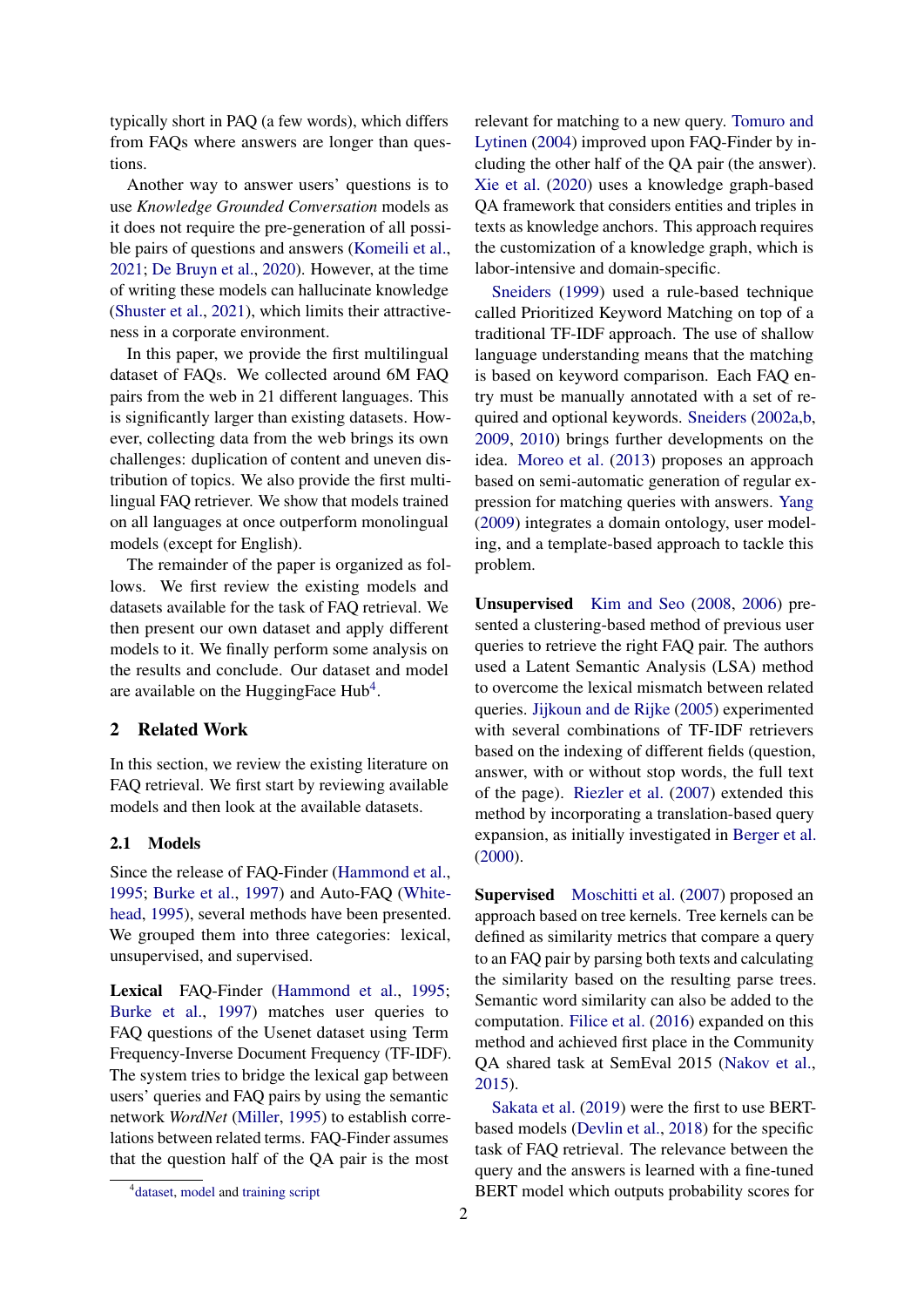a pair of (query, answer). The scores are then combined using a specific method. [Mass et al.](#page-9-15) [\(2020\)](#page-9-15) also used a BERT model. Their method is based on an initial retrieval of FAQ candidates followed by three re-rankers. [De Bruyn et al.](#page-8-13) [\(2021\)](#page-8-13) used a ConveRT [\(Henderson et al.,](#page-8-14) [2019\)](#page-8-14) model to automatically answer FAQ questions in Dutch.

# 2.2 Datasets

In this section, we review the different datasets publicly available. FAQ retrieval datasets can be evaluated on four axes: source of data (community or organizational), the existence of user queries (paraphrases), domain, and language. See Table [2](#page-3-0) for an overview.

Faq-Finder [\(Hammond et al.,](#page-8-2) [1995;](#page-8-2) [Burke et al.,](#page-8-7) [1997\)](#page-8-7) used a dataset collected from Usenet news groups. FAQs were created on several topics so that newcomers do not ask the same questions again and again. This dataset is multi-domain. More recently, [Karan and Šnajder](#page-8-4) [\(2016\)](#page-8-4) released the FAQIR dataset. It was collected from the "maintenance & repairs" section of the QA website *Yahoo! Answers*. The StackFAQ [\(Karan and Šnajder,](#page-8-15) [2018\)](#page-8-15) dataset was collected from the "web apps" sections of *StackExchange*. [Feng et al.](#page-8-16) [\(2015\)](#page-8-16) collected a QA dataset from the [insurancelibrary.com](http://www.insurancelibrary.com) website where a community of insurance expert reply to users' questions. Several authors (for example [Fil](#page-8-11)[ice et al.,](#page-8-11) [2016\)](#page-8-11) also rely on Sem-Eval 2015 Task 3 [\(Nakov et al.,](#page-9-14) [2015\)](#page-9-14) on Answer Selection in Community Question Answering. It contains pairs of questions and answers in English and Arabic.

There exist few publicly available datasets for organizational FAQs. OrgFAQ [\(Lev et al.,](#page-9-16) [2020\)](#page-9-16) is a notable exception. At the time of writing, it is not yet publicly available.

# 3 Multilingual FAQ dataset

In this section, we introduce our new multilingual FAQ dataset.

#### 3.1 Data collection

Instead of implementing our own web crawler, we used the Common Crawl: a non-profit organization which provides an open repository of the web.<sup>[5](#page-2-0)</sup> Common Crawl's complete web archive consists of petabytes of data collected over 10 years of web crawling [\(Ortiz Suárez et al.,](#page-9-17) [2020\)](#page-9-17). The repository is organized in monthly bucket of crawled data. Web pages are saved in three different formats: WARC files for the raw HTML data, WAT files for the metadata, and WET files for the plain text extracts.

For our purposes, we used WARC files as we are interested in the raw HTML data. Similar to [Lev et al.](#page-9-16) [\(2020\)](#page-9-16), we looked for *JSON-LD*<sup>[6](#page-2-1)</sup> tags containing an *FAQPage* item. Web developers use this tag to make it easy for search engines to parse FAQs from a web page.<sup>[7](#page-2-2)</sup> The language of each FAQ pair is determined with fastText [\(Joulin et al.,](#page-8-17) [2016\)](#page-8-17). We also apply some filtering to remove unwanted noise. $8 \text{ Using this method, we collected}$  $8 \text{ Using this method, we collected}$ 155M FAQ pairs from 24M different pages.

#### 3.2 Deduplication

A common issue with datasets collected from the web is the redundancy of data [\(Lee et al.,](#page-9-18) [2021\)](#page-9-18). For example, hotel pages on *TripAdvisor* typically have an FAQ pair referring to shuttle services from the airport to the hotel. $9$  The only changing term is the name of the hotel.

Algorithms such as SimHash [\(Charikar,](#page-8-18) [2002\)](#page-8-18) and MinHash [\(Broder,](#page-8-19) [1997\)](#page-8-19) can detect such duplicates. MinHash is an approximate matching algorithm widely used in large-scale deduplication tasks [\(Lee et al.,](#page-9-18) [2021;](#page-9-18) [Versley and Panchenko,](#page-9-19) [2012;](#page-9-19) [Gabriel et al.,](#page-8-20) [2018;](#page-8-20) [Gyawali et al.,](#page-8-21) [2020\)](#page-8-21). The main idea of MinHash is to efficiently estimate the Jaccard similarity between two documents, represented by their set of n-grams. Because of the sparse nature of n-grams, computing the full Jaccard similarity between all documents is prohibitive. MinHash alleviates this issue by reducing each document to a fixed-length hash which can be used to efficiently approximate the Jaccard similarity between two documents. MinHash has the additional property that similar documents will have similar hashes, we can then use Locality Sensitive Hashing (LSH) [\(Leskovec et al.,](#page-9-20) [2014\)](#page-9-20) to efficiently retrieve similar documents.

In our experiments, we represented each page as a set of 3 consecutive tokens (n-grams). We worked with a document signature length of 100, and 20 bands with 5 rows as parameters for LSH.

<span id="page-2-0"></span><sup>5</sup> https://commoncrawl.org/about/

<span id="page-2-1"></span><sup>6</sup> JavaScript Object Notation for Linked Data

<span id="page-2-3"></span><span id="page-2-2"></span><sup>7</sup>More information on [FAQPage](https://developers.google.com/search/docs/advanced/structured-data/faqpage) markup

<sup>8</sup>Questions need to contain a question mark (including the Arabic question mark) to avoid keyword questions. Question and answer cannot start with a "<", "{", or "[" to remove "code like" data.

<span id="page-2-4"></span><sup>9</sup>Does Ritz Paris have an airport shuttle? Does Four Seasons Hotel George V have an airport shuttle?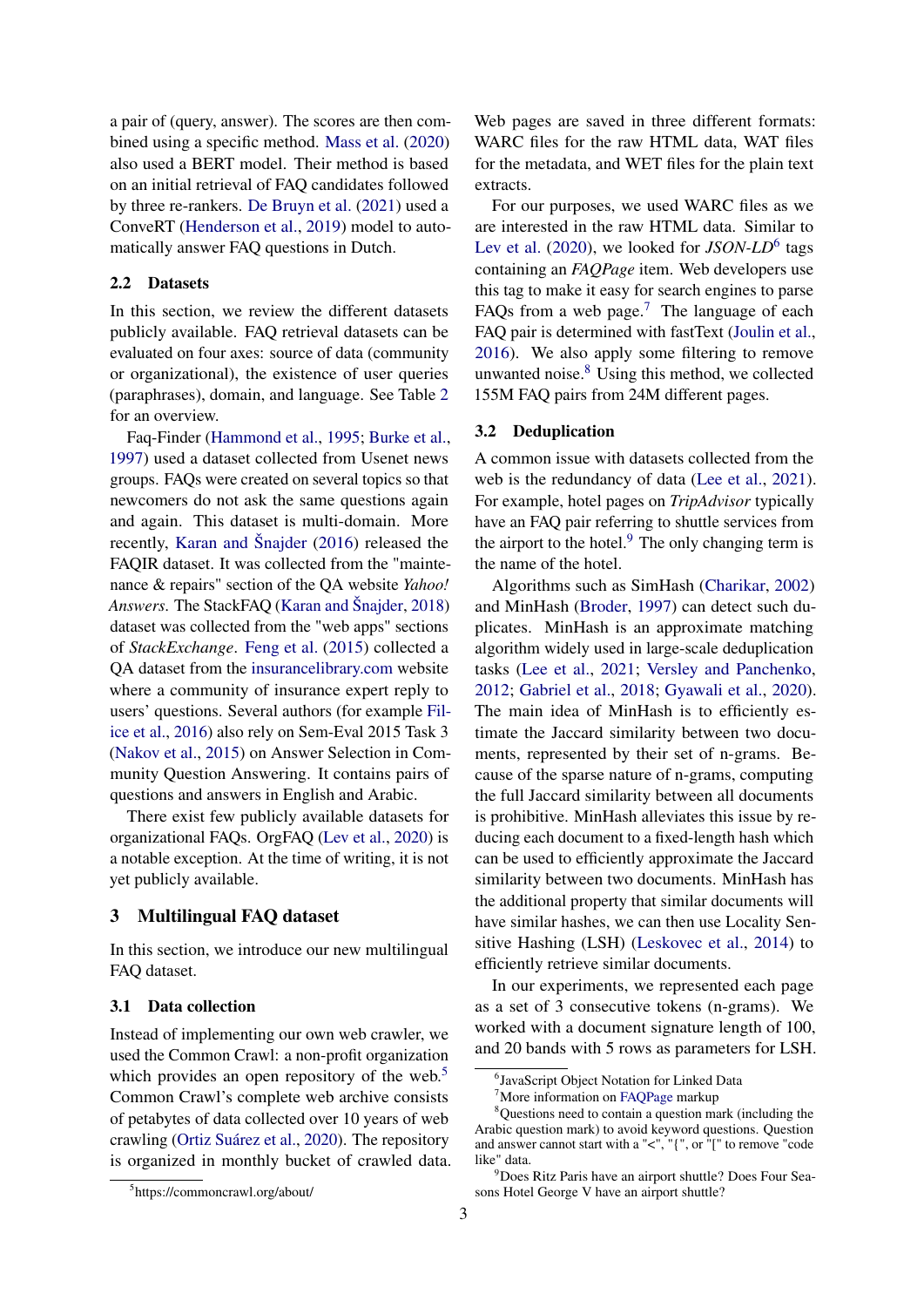<span id="page-3-0"></span>

| <b>Name</b>                        | <b>Size</b> | Lang. | <b>Domain</b> | <b>Source</b>            | () > 1 | A > 1          |
|------------------------------------|-------------|-------|---------------|--------------------------|--------|----------------|
| Usenet (Hammond et al., 1995)      | -           | En    | Multi-domain  | <b>U</b> senet           | No     | N <sub>0</sub> |
| FAQIR (Karan and Šnajder, 2016)    | 4.313       | En    | Maintenance   | Yahoo! Answers           | Yes    | Yes            |
| StackFAQ (Karan and Šnajder, 2018) | 719         | En    | Web apps      | StackExchange            | Yes    | Yes            |
| InsuranceQA (Feng et al., 2015)    | 12,887      | En    | Insurance     | <b>Insurance Library</b> | No     | Yes            |
| CQA-QL (Nakov et al., 2015)        | 2.600       | En    | Oatar         | Qatar living forum       | No     | Yes            |
| Fatwa corpus (Nakov et al., 2015)  | 1.300       | Ar    | Ouran         | Fatwa website            | No     | Yes            |
| M-FAO (ours)                       | 6.134.533   | Multi | Multi         | Multi                    | No     | N <sub>0</sub> |

Table 2: List of the common datasets used in FAQ retrieval. Size is the number of pairs available. Q>1 denotes if the dataset has multiple available questions for a single answer (i.e., does the dataset have paraphrases), while A>1 denotes if the dataset has multiple answers for a given question.

These parameters ensure a 99.6% probability that documents with a Jaccard similarity of 0.75 will be identified. We subsequently compute the true Jaccard similarity for all matches.

We follow the approach of *NearDup* [\(Lee et al.,](#page-9-18) [2021\)](#page-9-18) and subsequently create a graph of documents. Each node on the graph is an FAQ page, and they share an edge if their true Jaccard similarity is larger than 0.75. We then compute all the independent sub-graphs, each representing a graph of duplicated pages. We only keep one page per sub-graph.

Using this method, we trimmed the number of FAQ pages from 24M to 1M.

### 3.3 Description

After deduplication, our dataset contains around 6M FAQ pairs coming from 1M different web pages, spread on 26K root web domains.[10](#page-3-1) This is significantly bigger than other FAQ datasets publicly available at the time of writing (see Table [2](#page-3-0) for comparison).

Our dataset is composed of pairs of FAQs grouped by language and source page (URL). We collected data in 21 different languages.<sup>[11](#page-3-2)</sup> The most common one is English, with 58% of the FAQ pairs, followed by German and Spanish with 13% and 8% respectively.

#### 3.4 Training and validation sets

For a given language, the target size of the validation set is equal to 10% of the total number of pairs. However, two features of our dataset call for a more fine-grained approach.

# 3.4.1 Root domain distribution

Even though we deduplicated the dataset, FAQ pages tend to originate from the same root domain. As an example, kayak (*kayak.com*, *kayak.es*, etc.) is the largest contributor to the dataset. While this is not a problem for the training set (one can always restrict the number of pages per domain), it is an issue for the validation set, as we want to assess the quality of the model on a broad set of topics. Having several large root domain contributors skews the dataset to these topics. We make the simplifying assumption that different web domains have different topics of interest. Research on the true topic distribution is left for future work.

We artificially increased the topic breadth of the validation set by restricting the contribution of each root domain. In the validation set, a single root domain can only contribute up to 3 FAQ pages. This method reduces the contribution of the largest domain from 21% in the training set to 3% in the validation set. Furthermore, we make sure there is no overlap of root domain between the training and validation set.<sup>[12](#page-3-3)</sup>

# 3.4.2 Pairs per page concentration

The distribution of the number of pairs per page is highly uneven (see Figure [1\)](#page-4-0). Around 50% of the pages have 5 or fewer pairs per page. Intuitively, we prefer pages with a higher number of FAQs as it is harder to pick the right answers amongst 100 candidates than 5. We thus artificially increased the

<span id="page-3-1"></span><sup>10</sup>We define a root web domain as the last substring before the extension (e.g. TripAdvisor is the root web domain in fr.tripadvisor.com). In other words, we strip the extension and any subdomain.

<span id="page-3-2"></span> $11$ We did not target specific languages, however, we removed languages with fewer than 250 pairs. Common languages such as Chinese, Hindi, Arabic and Japanese are missing. Although we do not have an official reason why, we think it may be because of our initial filtering or the fact ldjson markup is not widely used in these languages.

<span id="page-3-3"></span><sup>&</sup>lt;sup>12</sup>We use the root domain instead of the regular domain name to avoid having *help.domain.com* in the training set and *domain.co.uk* in the validation set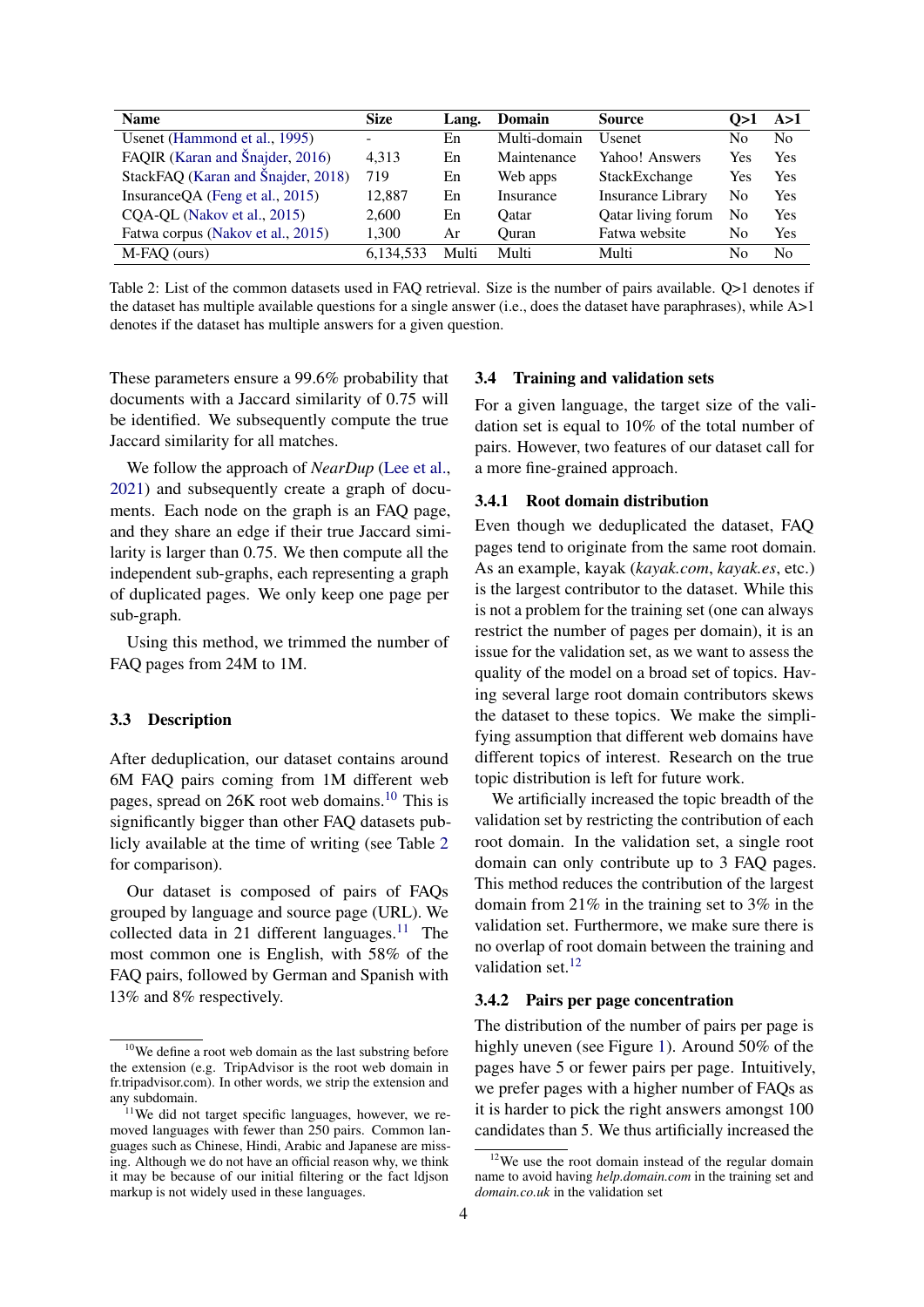<span id="page-4-0"></span>

Figure 1: Bucketing of our dataset according to the number of FAQs per page. To make the validation set more challenging, we started by selecting pages with a higher number of pairs.

difficulty of the validation by first selecting pages with a higher number of FAQ pairs per page. See Figure [1](#page-4-0) for a comparison between the training and validations set.

# 3.4.3 Cross-lingual leakage

The fact that our dataset is multilingual can lead to issues of cross-lingual leakage. Having pages from *expedia.fr* in the training set, and pages from *expedia.es* in the validation set can overstate the performance of the models. We avoid such problems by restricting root domains in the validation associated with only one language (e.g. *expedia* would be excluded from the validation set because it is associated with French and Spanish pages).

# 4 Models

In this section, we describe the FAQ retrieval models used in our experiments. Let P be the set of all user queries and  $F = \{(q_1, a_1), ..., (q_n, a_n)\}\$ be the set of all FAQ pairs for a given domain. An FAQ retrieval model takes as input a user's query  $p_i \in P$ and an FAQ pair  $f_i \in F$ , and outputs a relevance score  $h(p_i, f_j)$  for  $f_j$  with respect to  $p_i$ . However, our dataset does not contain live user queries (or paraphrases)  $P$ , we thus use questions  $q$  as queries  $P = \{q_1, ..., q_n\}$  and restrict the FAQ set to the answers  $F = \{a_1, ..., a_n\}$ . The task becomes to rank the answers A according to the questions Q.

#### 4.1 Baselines

We experimented with several baselines: two unsupervised and one supervised.

| Language   | <b>Pairs</b> | <b>Pages</b> | <b>Domains</b> |
|------------|--------------|--------------|----------------|
| English    | 3,719,484    | 608,796      | 17,635         |
| German     | 829,098      | 117,618      | 2,948          |
| Spanish    | 482,818      | 75,489       | 1,610          |
| French     | 351,458      | 56,317       | 1,795          |
| Italian    | 155,296      | 24,562       | 685            |
| Dutch      | 150,819      | 32,574       | 1,472          |
| Portuguese | 138,778      | 26,169       | 608            |
| Turkish    | 102,373      | 19,002       | 580            |
| Russian    | 91,771       | 22,643       | 953            |
| Polish     | 65,182       | 10,695       | 445            |
| Indonesian | 45,839       | 7,910        | 309            |
| Norwegian  | 37,711       | 5,143        | 198            |
| Swedish    | 37,003       | 5,270        | 434            |
| Danish     | 32,655       | 5,279        | 362            |
| Vietnamese | 27,157       | 5,261        | 469            |
| Finnish    | 20,485       | 2,795        | 234            |
| Romanian   | 17,066       | 3,554        | 152            |
| Czech      | 16,675       | 2,568        | 182            |
| Hebrew     | 11,212       | 1,921        | 205            |
| Hungarian  | 8,598        | 1,264        | 150            |
| Croatian   | 5,215        | 819          | 99             |
| Total      | 6,346,693    | 1,035,649    | 31,525         |

Table 3: Summary statistics about our dataset.

#### 4.1.1 TF-IDF

The traditional information retrieval method [\(Salton et al.,](#page-9-21) [1975\)](#page-9-21) uses a vector representation for  $q_i$  and  $a_i$  and computes a dot-product as similarity relevance score  $h(q_i, a_i)$ . We use n-grams of size (1, 3) and fit one model per FAQ page.

# 4.1.2 Universal Sentence Encoder

Encoding the semantics of a question  $q_i$  and an answer  $a_i$  can be achieved with the Universal Sentence Encoder [\(Cer et al.,](#page-8-22) [2018\)](#page-8-22). The model works on monolingual and multilingual data. We encode each question and answer independently, and then perform a dot-product of the questions' and answers' representations.

#### 4.1.3 Dense Passage Retrieval (DPR)

Dense Passage Retrieval (DPR) [\(Karpukhin et al.,](#page-8-0) [2020\)](#page-8-0) is a state of the art method for passage retrieval. It uses a bi-encoder to encode questions and passages into a shared embedding space. We finetune DPR on our dataset using the same procedure described in Section [4.2.2.](#page-5-0)

#### <span id="page-4-1"></span>4.2 XLM-Roberta as bi-encoders

Bi-encoders encode questions  $q_i$  and answers  $a_i$ independently and output a fixed *d*-dimensional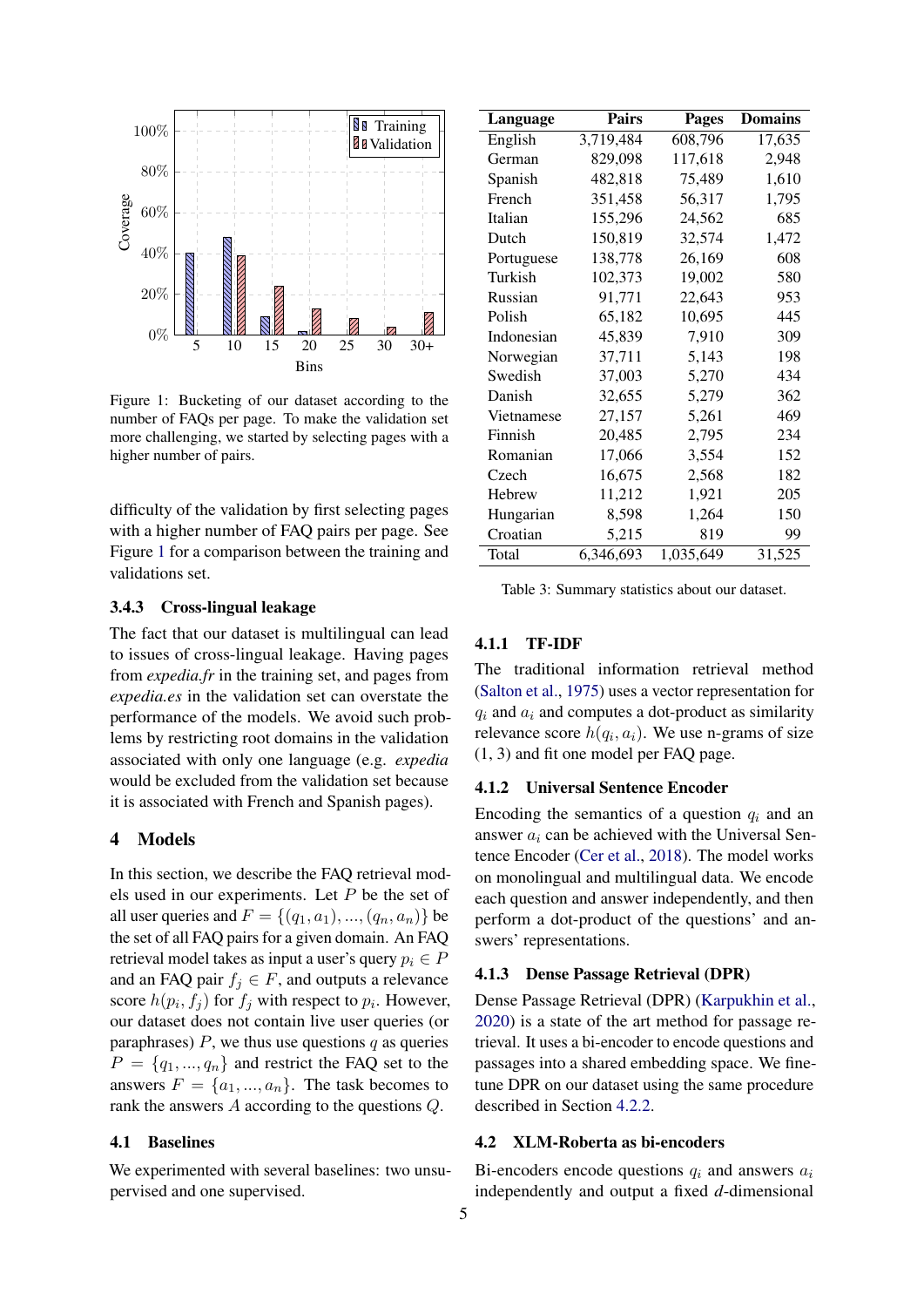representation for each query and answer. The encoder can be shared or independent to generate the representations.<sup>[13](#page-5-1)</sup> At run-time, new queries are encoded using the encoder, and the top-*k* closest answers are returned. The representations for the answers can be computed once, and cached for later use. Similarity is typically computed using a dot product.

# 4.2.1 Multilingual

The state-of-the-art encoders such as RoBERTa [\(Liu et al.,](#page-9-22) [2019\)](#page-9-22) and BERT [\(Devlin et al.,](#page-8-12) [2018\)](#page-8-12) are trained for English only. As our dataset is multilingual we opted for XLM-RoBERTa [\(Conneau](#page-8-1) [et al.,](#page-8-1) [2019\)](#page-8-1), it was trained using masked language modeling on one hundred languages, using more than 2TB of filtered CommonCrawl data. This choice allows us to leverage the size of the English data for less represented languages.

#### <span id="page-5-0"></span>4.2.2 Training

Given pairs of questions and answers, along with a list of non-relevant answers, the bi-encoder model is trained to minimize the negative log-likelihood of picking the positive answer amongst the nonrelevant answers. Non-relevant answers can be divided into *in-batch* negatives and *hard* negatives.

In-batch negatives In-batch negatives are the other answers from the batch, including them into the set of non-relevant answers is extremely efficient as their representations are already computed.

Hard negatives Hard negatives are close but incorrect answers to the questions. Including them improves the performance of retrieval models [\(Karpukhin et al.,](#page-8-0) [2020;](#page-8-0) [Xiong et al.,](#page-10-3) [2020\)](#page-10-3). Hard negatives can either come from a standard retrieval system such as BM25, or an earlier itera-tion of the dense model [\(Xiong et al.,](#page-10-3) [2020;](#page-10-3) Oğuz [et al.,](#page-9-23) [2021\)](#page-9-23). The structure of our dataset, pages of FAQs, facilitates the search for hard negatives. As an example in Table [1,](#page-0-3) three out of four answers share the term *COVID-19*. The model now has to understand the semantic of sentences instead of matching on shared named entities. By including all the pairs of the same page in the same training batch, we ensure that in-batch negatives act as hard negatives.[14](#page-5-2)



Figure 2: Diagram of our architecture. A shared encoder encodes the questions and the answers independently. Each question's representation (vector) is compared to each answer's representation from the same batch using a dot-product.

Multilingual Although XLM-Roberta is multilingual, we do not expect the model to perform cross-lingual retrieval (i.e. using one language for the query and another for the answer). We make sure that each batch is composed of pairs from the same language. This increases the difficulty of the task. Otherwise, the model could rely on the language of answers as a differentiating factor.

#### 5 Experiments

In this section, we evaluate the retrieval performance of our model on MFAQ. In all our experiments, we use three metrics to evaluate the performance: precision-at-one (P@1), mean reciprocal rank (MRR), and recall-at-5 ( $R@5$ ). For space reasons, we only report on MRR in the main text, the full results are available in the annex. We used the same parameters for all experiments unless mentioned otherwise.<sup>[15](#page-5-3)</sup> We insert a special token <question> before questions to let the shared encoder know it is encoding a question. Answers are

<span id="page-5-1"></span><sup>&</sup>lt;sup>13</sup>We use a shared encoder, which means we use the same network to compute the representation for questions and answers. DPR uses independent encoders.

<span id="page-5-2"></span> $14$ To create our batches of training data, we incrementally augment the batch with pairs of a given page. When the batch

size reaches the desired size, we start over with the remaining pairs.

<span id="page-5-3"></span><sup>&</sup>lt;sup>15</sup>We used a batch size of 800, sequences were limited to 128 tokens (capturing the entirety of 90% of the dataset), an Adam optimizer with a learning rate of 0,0001 (warmup of 1000 steps). Dropout of 25%.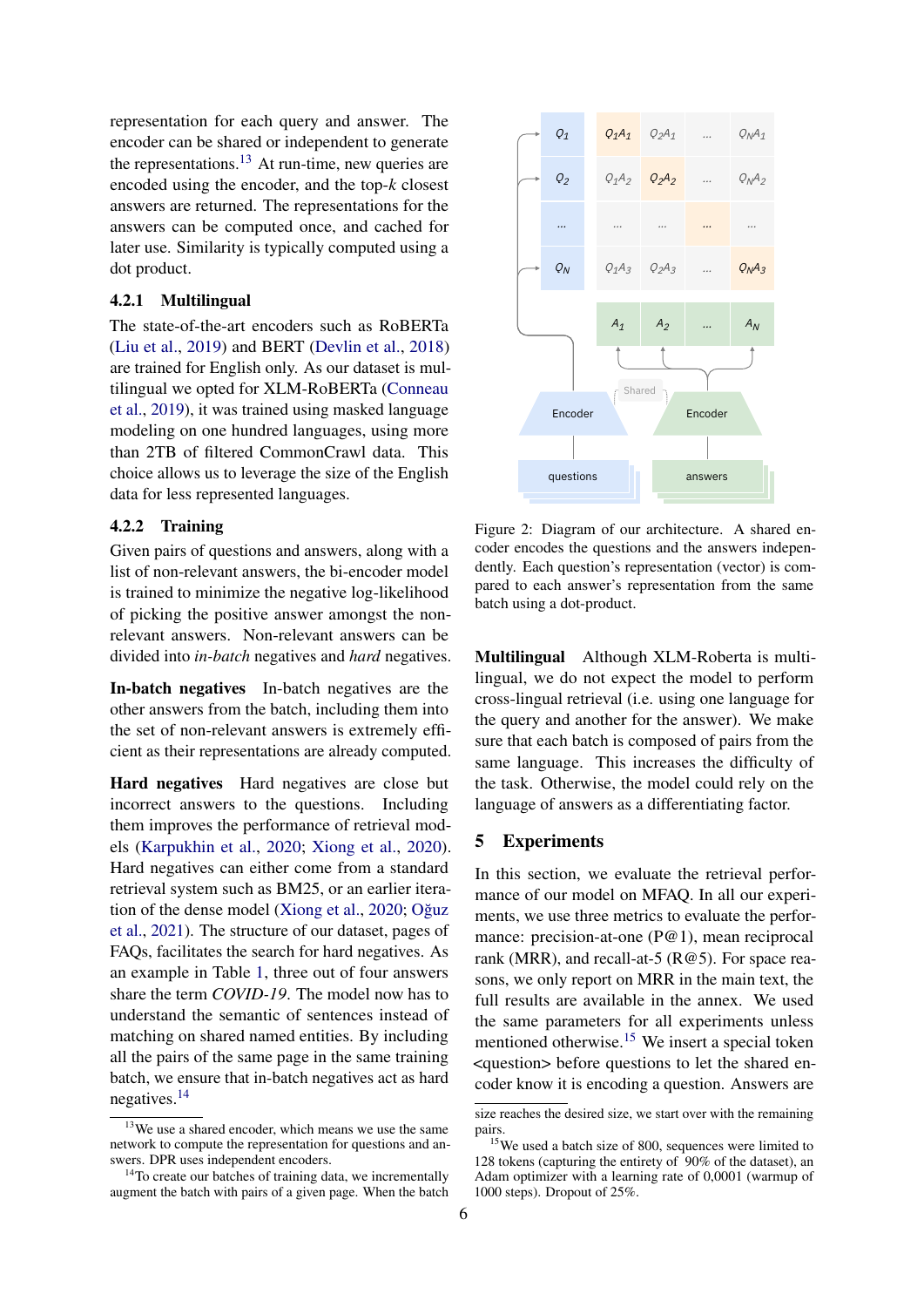<span id="page-6-0"></span>

| Language   | <b>TF-IDF</b> | USE  | <b>XLM-R</b> |
|------------|---------------|------|--------------|
| English    | 63.8          | 64.2 | 82.5         |
| German     | 58.0          | 61.8 | 81.3         |
| Spanish    | 60.5          | 61.6 | 81.7         |
| French     | 60.6          | 62.4 | 80.7         |
| Italian    | 58.6          | 55.7 | 74.7         |
| Dutch      | 62.9          | 59.6 | 81.2         |
| Portuguese | 55.8          | 56.2 | 77.4         |
| Turkish    | 59.2          | 55.7 | 78.8         |
| Russian    | 59.2          | 63.1 | 82.1         |
| Polish     | 59.2          | 59.9 | 85.2         |
| Indonesia  | 71.3          | 62.1 | 88.5         |
| Norwegian  | 58.9          | 36.9 | 83.1         |
| Swedish    | 59.3          | 36.7 | 83.3         |
| Danish     | 64.0          | 42.1 | 82.7         |
| Vietnamese | 73.3          | 43.2 | 81.2         |
| Finnish    | 53.5          | 33.2 | 82.6         |
| Romanian   | 57.8          | 40.7 | 83.2         |
| Czech      | 48.2          | 26.9 | 69.0         |
| Hebrew     | 61.5          | 26.5 | 83.6         |
| Hungarian  | 38.1          | 28.6 | 69.7         |
| Croatian   | 58.1          | 41.4 | 83.6         |

Table 4: MRR on MFAQ using various methods. XLM-RoBERTa is a single model trained on all languages at once.

respectively prepended with <answer>. All of our experiments use a subset of the training set: only one page per domain as this technique achieves higher results. Refer to Section [5.3](#page-7-0) for more information.

We start by studying the performance of multilingual models, then compare it against monolingual models.

# 5.1 Multilingual

We present in Table [4](#page-6-0) a summary of the results of our multilingual training. The model is trained concurrently on the 21 available languages. XLM-RoBERTa achieves a higher MRR on every language compared to the baselines. Low resource languages achieve a relatively high score which could indicate inter-language transfer learning.

# 5.2 Monolingual

Next, we attempt to study if a collection of monolingual models are better suited than a single monolingual model. We use language-specific BERT-like models for each language. The list of BERT models per language is available in the annex. We followed

<span id="page-6-1"></span>

| Language      | <b>Monoligual</b> | <b>Multilingual</b> |
|---------------|-------------------|---------------------|
| En. (DPR)     | 80.5              | 82.5                |
| En. (RoBERTa) | 82.9              | 82.5                |
| German        | 81.1              | 81.3                |
| Spanish       | 78.0              | 81.7                |
| French        | 71.0              | 80.7                |
| Italian       | 64.1              | 74.7                |
| Dutch         | 70.4              | 81.2                |
| Portuguese    | 68.4              | 77.4                |
| Turkish       | 76.1              | 78.8                |
| Russian       | 71.6              | 82.1                |
| Polish        | 73.9              | 85.2                |

Table 5: MRR of monolingual models versus a single multilingual model. The multilingual model outperforms monolingual models in all languages, except for English.

the same procedure as described in Section [4.2,](#page-4-1) except for the encoder which is language-specific.

We limited our study of monolingual models to the ten largest languages of MFAQ. We choose these languages as they have sufficient training examples, and pre-trained BERT-like models are readily available. To study the performance of monolingual models we train models using the same procedure as described in Section [4.2](#page-4-1) except for the encoder.

The results in Table [5](#page-6-1) indicates that a multilingual model outperforms monolingual models in all cases, except for English. These results indicate that leveraging additional languages is beneficial for the task of FAQ retrieval, especially for languages with fewer resources available. Interestingly, RoBERTa slightly beats DPR in English. This underperformance could be explained by the difference in batch size. Because of the dual encoder nature of DPR, we had to reduce the batch size to 320 compared to 800 for RoBERTa.

#### 5.3 Cross-lingual

Our training procedure ensures that the model never has to use language as a cue to select the appropriate answer. Batches of training data all share the same language. We tested the cross-lingual retrieval capabilities of our multilingual model by translating the queries to English while keeping the answers in the original language. The French performance drops from 80.7 to 78.2, which is still better than the unsupervised baselines. The full results are presented in Table [6.](#page-7-0)

A subsectionSubset of training data We tested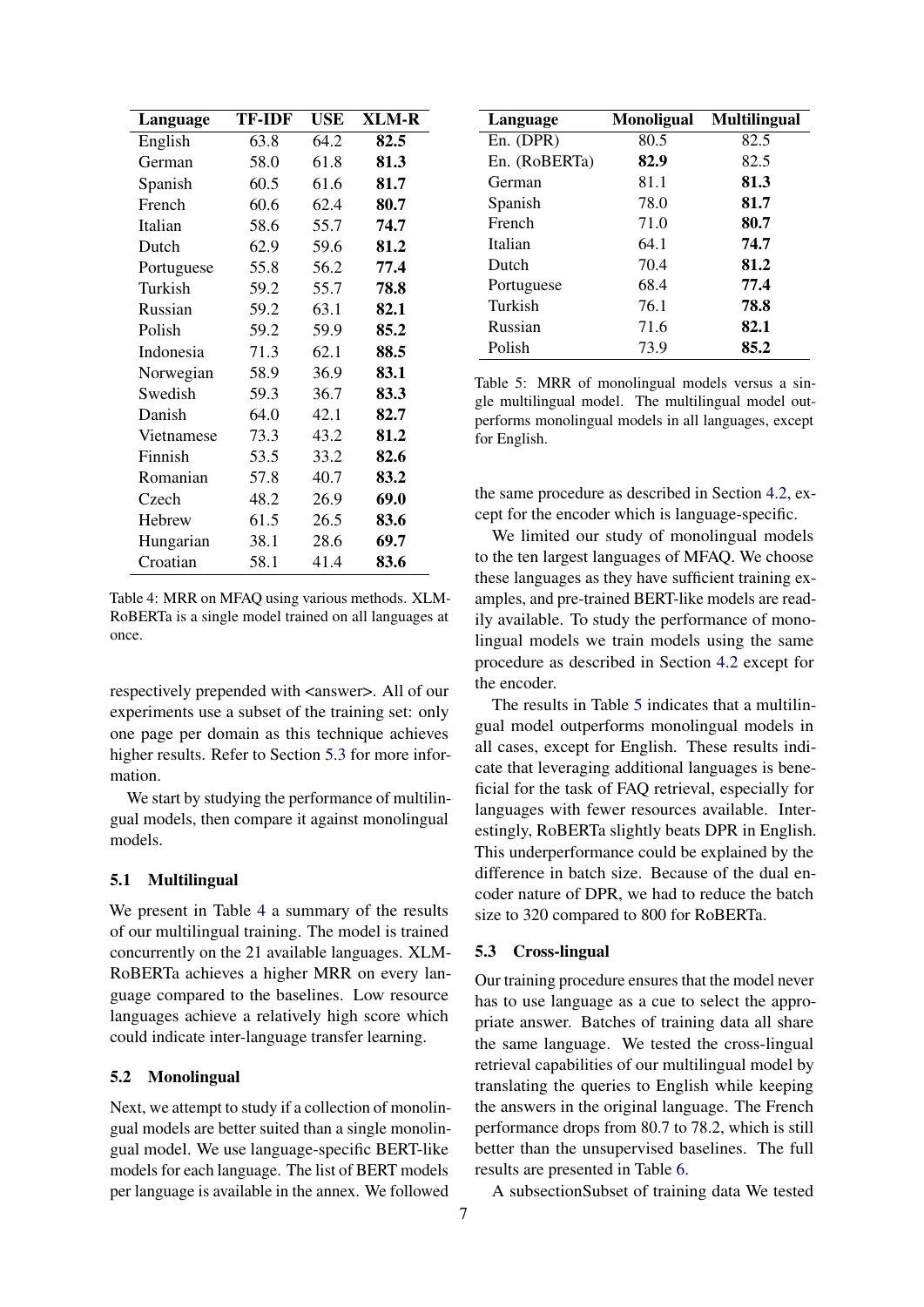<span id="page-7-0"></span>

|           | Language Cross-lingual Multilingual |      |
|-----------|-------------------------------------|------|
| French    | 78.2                                | 80.7 |
| Hungarian | 65.9                                | 69.7 |
| Croatian  | 71.2                                | 83.6 |

Table 6: MRR results of our cross-lingual analysis. Questions were translated to English while answers remained in the original language.

the effect of limiting the number of FAQ pages per domain by limiting the training set to one page per web domain. Using this technique, we achieved an average MRR of 80.8 while using all the training data to reach an average MRR of 76.7. Filtering the training set flattens the topic distribution and better matches the validation set. Another possible approach is to randomly select a given page from a domain at each epoch. This technique would act as a natural regularization. This is left for future work.

# 6 Qualitative analysis

In this section, we dive into the model's predictions and try to understand why and where it goes wrong. We do so by focusing on a single FAQ page from the admission center of the *Tepper School of Business*. [16](#page-7-1) The FAQs are displayed in Table [8](#page-12-0) in the annex. The multilingual model is correct on 74.07% of the pairs, with an MRR of 85.49. Our qualitative analysis reveals that the model is bad at coreference resolution and depends on keywords for query-answer matching.

Coreference Resolution The model makes a wrong prediction in question 4 *Can the GMAT or GRE requirement be waived? No, these test scores are required*. The model is unable to guess that *test scores* refer to GMAT or GRE. By changing the answer to *No, the GMAT or GRE scores are required*, the model correctly picks the right answer.

Paraphrase To study if the model is robust to paraphrasing, we change question 1 from *« Are the hours flexible enough for full-time working adults? »* to *« Is it manageable if I already have a full-time job? »* In this case, the model correctly identifies the right answer. However, if we remove the *fulltime* cue, the right answer only arrives in the fourth position. Next, we look at question 15, the model makes a wrong prediction as *opportunities* is not

mentioned in the answer. Changing the question to *« It's a part-time online program, but are there any on-campus [experiences|activities] for students? »* leads to a correct prediction.<sup>[17](#page-7-2)</sup>

Keyword search We replace some questions with a single keyword. We reduced questions 12, 14, 16 and 20 to *cohort*, *payment plan*, *soldier veteran* and *technical requirements*. In all cases, the model guessed correctly, showing the model can do a keyword-based search.

Although it can cope with some synonyms (activities - experiences), this qualitative analysis shows our model is overly reliant on keywords for matching questions and answers. Further research on adversarial training of FAQ retrieval is needed.

# 7 Future Work

Important non-Indo-European languages such as Chinese, Hindi, or Japanese are missing from this dataset. Future work is needed to improve data collection in these languages. Second, we did not evaluate the model on a real-life FAQ retrieval dataset (with user queries). Future work is needed to see if our model can perform question-to-question retrieval, or if it needs further training to do so. A linguistic study could analyze the model's strengths and weaknesses by studying the model's performance by type of questions, answers, and entities.

# 8 Conclusion

In this work, we presented the first multilingual dataset of FAQs publicly available. Its size and breadth of languages are significantly larger than other datasets available. While language-specific BERT-like models can be applied to the task of FAQ retrieval, we showed it is beneficial to use a multilingual model and train on all languages at once. This method of training outperforms all monolingual models, except for English. Our qualitative analysis reveals our model is overly reliant on keywords to match questions and answers.

#### 9 Acknowledgements

This research received funding from the Flemish Government under the "Onderzoeksprogramma Artificiële Intelligentie (AI) Vlaanderen" programme.

<span id="page-7-1"></span> $16$ It was the first page with less than 25 pairs to end with a *.edu* extension.

<span id="page-7-2"></span><sup>17</sup>replacing *opportunities* with *events* does not work.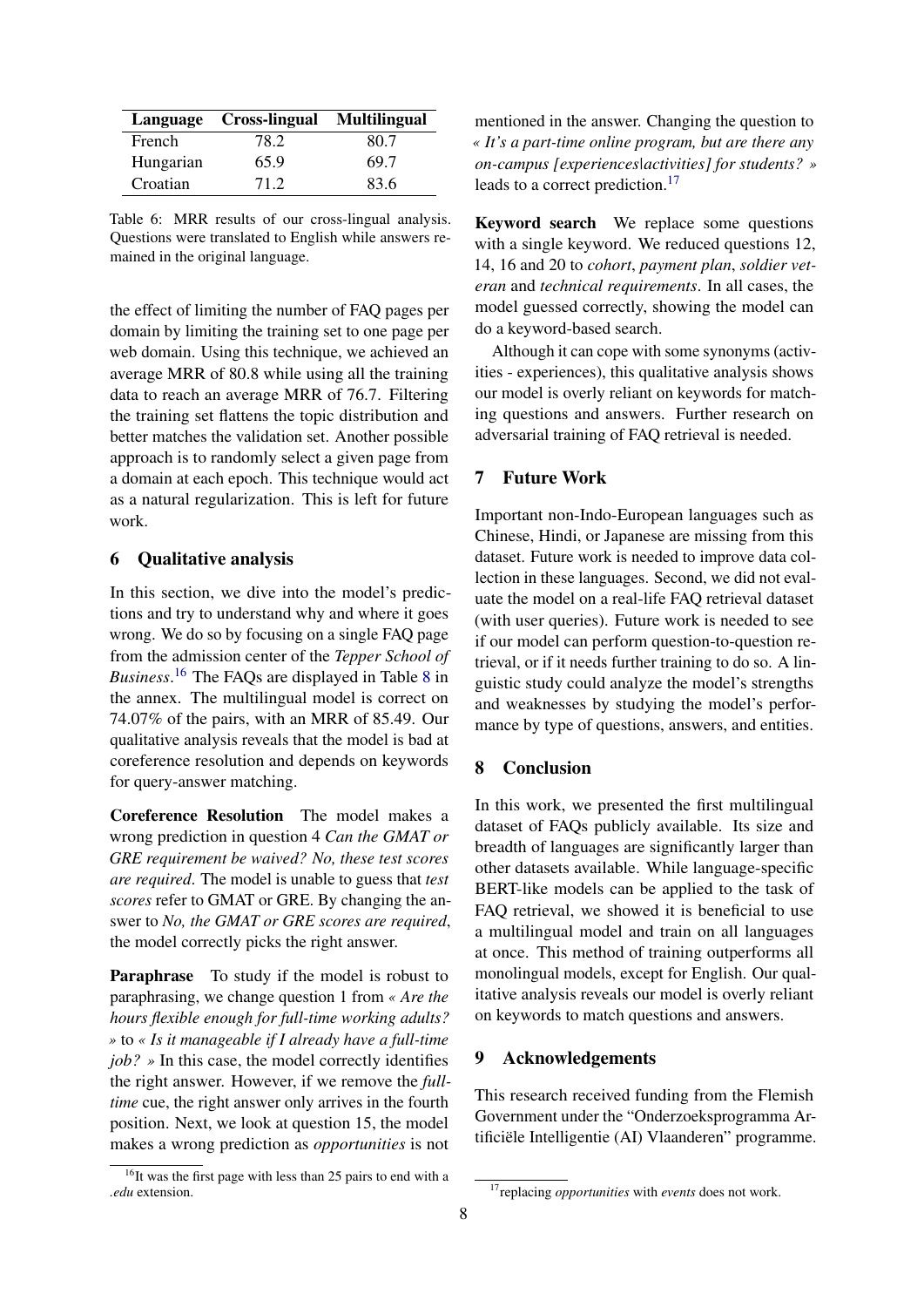### References

- <span id="page-8-10"></span>Adam Berger, Rich Caruana, David Cohn, Dayne Freitag, and Vibhu Mittal. 2000. Bridging the lexical chasm: statistical approaches to answer-finding. In *Proceedings of the 23rd annual international ACM SIGIR conference on Research and development in information retrieval*, pages 192–199.
- <span id="page-8-19"></span>A.Z. Broder. 1997. [On the resemblance and con](https://doi.org/10.1109/SEQUEN.1997.666900)[tainment of documents.](https://doi.org/10.1109/SEQUEN.1997.666900) In *Proceedings. Compression and Complexity of SEQUENCES 1997 (Cat. No.97TB100171)*, pages 21–29.
- <span id="page-8-7"></span>Robin D. Burke, Kristian J. Hammond, Vladimir Kulyukin, Steven L. Lytinen, Noriko Tomuro, and Scott Schoenberg. 1997. Question answering from frequently asked question files: Experiences with the faq finder system. 18(2):57–57.
- <span id="page-8-22"></span>Daniel Cer, Yinfei Yang, Sheng-yi Kong, Nan Hua, Nicole Limtiaco, Rhomni St. John, Noah Constant, Mario Guajardo-Cespedes, Steve Yuan, Chris Tar, Yun-Hsuan Sung, Brian Strope, and Ray Kurzweil. 2018. [Universal sentence encoder.](http://arxiv.org/abs/1803.11175) *CoRR*, abs/1803.11175.
- <span id="page-8-18"></span>Moses S. Charikar. 2002. [Similarity estimation tech](https://doi.org/10.1145/509907.509965)[niques from rounding algorithms.](https://doi.org/10.1145/509907.509965) In *Proceedings of the Thiry-Fourth Annual ACM Symposium on Theory of Computing*, STOC '02, page 380–388, New York, NY, USA. Association for Computing Machinery.
- <span id="page-8-1"></span>Alexis Conneau, Kartikay Khandelwal, Naman Goyal, Vishrav Chaudhary, Guillaume Wenzek, Francisco Guzmán, Edouard Grave, Myle Ott, Luke Zettlemoyer, and Veselin Stoyanov. 2019. [Unsupervised](http://arxiv.org/abs/1911.02116) [cross-lingual representation learning at scale.](http://arxiv.org/abs/1911.02116) *CoRR*, abs/1911.02116.
- <span id="page-8-6"></span>Maxime De Bruyn, Ehsan Lotfi, Jeska Buhmann, and Walter Daelemans. 2020. Bart for knowledge grounded conversations. In *Converse@ KDD*.
- <span id="page-8-13"></span>Maxime De Bruyn, Ehsan Lotfi, Jeska Buhmann, and Walter Daelemans. 2021. [Convert for faq answer](http://arxiv.org/abs/2108.00719)[ing.](http://arxiv.org/abs/2108.00719)
- <span id="page-8-12"></span>Jacob Devlin, Ming-Wei Chang, Kenton Lee, and Kristina Toutanova. 2018. [BERT: pre-training of](http://arxiv.org/abs/1810.04805) [deep bidirectional transformers for language under](http://arxiv.org/abs/1810.04805)[standing.](http://arxiv.org/abs/1810.04805) *CoRR*, abs/1810.04805.
- <span id="page-8-16"></span>Minwei Feng, Bing Xiang, Michael R. Glass, Lidan Wang, and Bowen Zhou. 2015. Applying deep learning to answer selection: A study and an open task. In *2015 IEEE Workshop on Automatic Speech Recognition and Understanding (ASRU)*, pages 813–820. IEEE.
- <span id="page-8-11"></span>Simone Filice, Danilo Croce, Alessandro Moschitti, and Roberto Basili. 2016. [KeLP at SemEval-2016](https://doi.org/10.18653/v1/S16-1172) [task 3: Learning semantic relations between ques](https://doi.org/10.18653/v1/S16-1172)[tions and answers.](https://doi.org/10.18653/v1/S16-1172) In *Proceedings of the 10th International Workshop on Semantic Evaluation*

*(SemEval-2016)*, pages 1116–1123. Association for Computational Linguistics.

- <span id="page-8-20"></span>Rodney A Gabriel, Tsung-Ting Kuo, Julian McAuley, and Chun-Nan Hsu. 2018. Identifying and characterizing highly similar notes in big clinical note datasets. *Journal of biomedical informatics*, 82:63– 69.
- <span id="page-8-21"></span>Bikash Gyawali, Lucas Anastasiou, and Petr Knoth. 2020. Deduplication of scholarly documents using locality sensitive hashing and word embeddings.
- <span id="page-8-2"></span>Kristian Hammond, Robin Burke, Charles Martin, and Steven Lytinen. 1995. FAQ finder: a case-based approach to knowledge navigation. In *Proceedings the 11th Conference on Artificial Intelligence for Applications*, pages 80–86. IEEE.
- <span id="page-8-14"></span>Matthew Henderson, Iñigo Casanueva, Nikola Mrksic, Pei-Hao Su, Tsung-Hsien Wen, and Ivan Vulic. 2019. [Convert: Efficient and accurate conversa](http://arxiv.org/abs/1911.03688)[tional representations from transformers.](http://arxiv.org/abs/1911.03688) *CoRR*, abs/1911.03688.
- <span id="page-8-3"></span>Valentin Jijkoun and Maarten de Rijke. 2005. Retrieving answers from frequently asked questions pages on the web. In *Proceedings of the 14th ACM international conference on Information and knowledge management*, pages 76–83.
- <span id="page-8-17"></span>Armand Joulin, Edouard Grave, Piotr Bojanowski, and Tomas Mikolov. 2016. Bag of tricks for efficient text classification. *arXiv preprint arXiv:1607.01759*.
- <span id="page-8-4"></span>Mladen Karan and Jan Šnajder. 2016. Faqir–a frequently asked questions retrieval test collection. In *International Conference on Text, Speech, and Dialogue*, pages 74–81. Springer.
- <span id="page-8-15"></span>Mladen Karan and Jan Šnajder. 2018. [Paraphrase](https://doi.org/10.1016/j.eswa.2017.09.031)[focused learning to rank for domain-specific fre](https://doi.org/10.1016/j.eswa.2017.09.031)[quently asked questions retrieval.](https://doi.org/10.1016/j.eswa.2017.09.031) 91:418–433.
- <span id="page-8-0"></span>Vladimir Karpukhin, Barlas Oguz, Sewon Min, Patrick Lewis, Ledell Wu, Sergey Edunov, Danqi Chen, and Wen-tau Yih. 2020. [Dense passage retrieval for](https://doi.org/10.18653/v1/2020.emnlp-main.550) [open-domain question answering.](https://doi.org/10.18653/v1/2020.emnlp-main.550) In *Proceedings of the 2020 Conference on Empirical Methods in Natural Language Processing (EMNLP)*, pages 6769– 6781, Online. Association for Computational Linguistics.
- <span id="page-8-9"></span>Harksoo Kim and Jungyun Seo. 2006. [High](https://doi.org/10.1016/j.ipm.2005.04.002)[performance FAQ retrieval using an automatic clus](https://doi.org/10.1016/j.ipm.2005.04.002)[tering method of query logs.](https://doi.org/10.1016/j.ipm.2005.04.002) 42(3):650–661.
- <span id="page-8-8"></span>Harksoo Kim and Jungyun Seo. 2008. [Cluster-based](https://doi.org/10.1109/MIS.2008.23) [FAQ retrieval using latent term weights.](https://doi.org/10.1109/MIS.2008.23) 23(2):58– 65. Conference Name: IEEE Intelligent Systems.
- <span id="page-8-5"></span>Mojtaba Komeili, Kurt Shuster, and Jason Weston. 2021. [Internet-augmented dialogue generation.](http://arxiv.org/abs/2107.07566) *CoRR*, abs/2107.07566.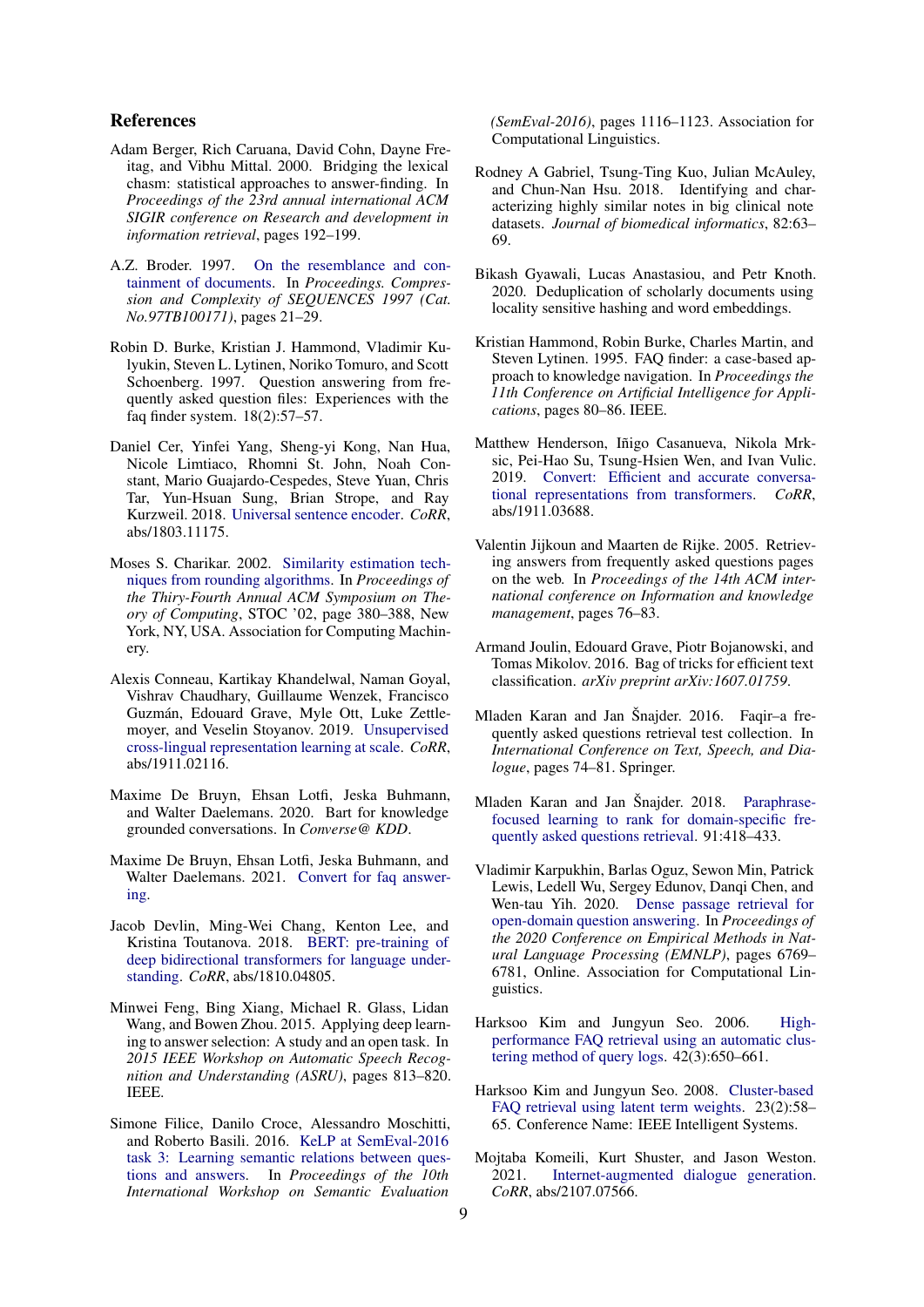- <span id="page-9-18"></span>Katherine Lee, Daphne Ippolito, Andrew Nystrom, Chiyuan Zhang, Douglas Eck, Chris Callison-Burch, and Nicholas Carlini. 2021. [Deduplicating training](http://arxiv.org/abs/2107.06499) [data makes language models better.](http://arxiv.org/abs/2107.06499)
- <span id="page-9-20"></span>Jure Leskovec, Anand Rajaraman, and Jeffrey David Ullman. 2014. *Mining of Massive Datasets*, 2nd edition. Cambridge University Press, USA.
- <span id="page-9-16"></span>Guy Lev, Michal Shmueli-Scheuer, Achiya Jerbi, and David Konopnicki. 2020. orgFAQ: A new dataset and analysis on organizational FAQs and user questions.
- <span id="page-9-4"></span>Patrick Lewis, Yuxiang Wu, Linqing Liu, Pasquale Minervini, Heinrich Küttler, Aleksandra Piktus, Pontus Stenetorp, and Sebastian Riedel. 2021. Paq: 65 million probably-asked questions and what you can do with them. *arXiv preprint arXiv:2102.07033*.
- <span id="page-9-22"></span>Yinhan Liu, Myle Ott, Naman Goyal, Jingfei Du, Mandar Joshi, Danqi Chen, Omer Levy, Mike Lewis, Luke Zettlemoyer, and Veselin Stoyanov. 2019. [Roberta: A robustly optimized BERT pretraining ap](http://arxiv.org/abs/1907.11692)[proach.](http://arxiv.org/abs/1907.11692) *CoRR*, abs/1907.11692.
- <span id="page-9-15"></span>Yosi Mass, Boaz Carmeli, Haggai Roitman, and David Konopnicki. 2020. Unsupervised FAQ retrieval with question generation and BERT. In *Proceedings of the 58th Annual Meeting of the Association for Computational Linguistics*, pages 807–812.
- <span id="page-9-6"></span>George A Miller. 1995. Wordnet: a lexical database for english. *Communications of the ACM*, 38(11):39– 41.
- <span id="page-9-12"></span>A. Moreo, E. M. Eisman, J. L. Castro, and J. M. Zurita. 2013. [Learning regular expressions to template](https://doi.org/10.1016/j.knosys.2013.08.018)[based FAQ retrieval systems.](https://doi.org/10.1016/j.knosys.2013.08.018) 53:108–128.
- <span id="page-9-13"></span>Alessandro Moschitti, Silvia Quarteroni, Roberto Basili, and Suresh Manandhar. 2007. [Exploiting](https://www.aclweb.org/anthology/P07-1098) [syntactic and shallow semantic kernels for question](https://www.aclweb.org/anthology/P07-1098) [answer classification.](https://www.aclweb.org/anthology/P07-1098) In *Proceedings of the 45th Annual Meeting of the Association of Computational Linguistics*, pages 776–783. Association for Computational Linguistics.
- <span id="page-9-14"></span>Preslav Nakov, Lluís Màrquez, Walid Magdy, Alessandro Moschitti, Jim Glass, and Bilal Randeree. 2015. [SemEval-2015 task 3: Answer selection in commu](https://doi.org/10.18653/v1/S15-2047)[nity question answering.](https://doi.org/10.18653/v1/S15-2047) In *Proceedings of the 9th International Workshop on Semantic Evaluation (SemEval 2015)*, pages 269–281, Denver, Colorado. Association for Computational Linguistics.
- <span id="page-9-17"></span>Pedro Javier Ortiz Suárez, Laurent Romary, and Benoît Sagot. 2020. [A monolingual approach to contextual](https://www.aclweb.org/anthology/2020.acl-main.156)[ized word embeddings for mid-resource languages.](https://www.aclweb.org/anthology/2020.acl-main.156) In *Proceedings of the 58th Annual Meeting of the Association for Computational Linguistics*, pages 1703–1714, Online. Association for Computational Linguistics.
- <span id="page-9-23"></span>Barlas Oguz, Kushal Lakhotia, Anchit Gupta, Patrick ˘ Lewis, Vladimir Karpukhin, Aleksandra Piktus, Xilun Chen, Sebastian Riedel, Wen tau Yih, Sonal Gupta, and Yashar Mehdad. 2021. [Domain-matched](http://arxiv.org/abs/2107.13602) [pre-training tasks for dense retrieval.](http://arxiv.org/abs/2107.13602)
- <span id="page-9-1"></span>Stefan Riezler, Alexander Vasserman, Ioannis Tsochantaridis, Vibhu O. Mittal, and Yi Liu. 2007. Statistical machine translation for query expansion in answer retrieval. In *Proceedings of the 45th Annual Meeting of the Association of Computational Linguistics*, pages 464–471.
- <span id="page-9-3"></span>Anna Rogers, Matt Gardner, and Isabelle Augenstein. 2021. [QA dataset explosion: A taxonomy of NLP](http://arxiv.org/abs/2107.12708) [resources for question answering and reading com](http://arxiv.org/abs/2107.12708)[prehension.](http://arxiv.org/abs/2107.12708) *CoRR*, abs/2107.12708.
- <span id="page-9-2"></span>Wataru Sakata, Tomohide Shibata, Ribeka Tanaka, and Sadao Kurohashi. 2019. FAQ retrieval using queryquestion similarity and BERT-based query-answer relevance. In *Proceedings of the 42nd International ACM SIGIR Conference on Research and Development in Information Retrieval*, pages 1113–1116.
- <span id="page-9-21"></span>Gerard Salton, Anita Wong, and Chung-Shu Yang. 1975. A vector space model for automatic indexing. *Communications of the ACM*, 18(11):613–620.
- <span id="page-9-5"></span>Kurt Shuster, Spencer Poff, Moya Chen, Douwe Kiela, and Jason Weston. 2021. Retrieval augmentation reduces hallucination in conversation. *arXiv preprint arXiv:2104.07567*.
- <span id="page-9-0"></span>Eriks Sneiders. 1999. Automated faq answering: Continued experience with shallow language understanding. In *Question Answering Systems. Papers from the 1999 AAAI Fall Symposium*, pages 97–107.
- <span id="page-9-8"></span>Eriks Sneiders. 2002a. Automated question answering: template-based approach.
- <span id="page-9-9"></span>Eriks Sneiders. 2002b. Automated question answering using question templates that cover the conceptual model of the database. In *International Conference on Application of Natural Language to Information Systems*, pages 235–239. Springer.
- <span id="page-9-10"></span>Eriks Sneiders. 2009. Automated FAQ answering with question-specific knowledge representation for web self-service. In *2009 2nd Conference on Human System Interactions*, pages 298–305. IEEE.
- <span id="page-9-11"></span>Eriks Sneiders. 2010. Automated email answering by text pattern matching. In *International Conference on Natural Language Processing*, pages 381–392. Springer.
- <span id="page-9-7"></span>Noriko Tomuro and Steven L. Lytinen. 2004. Retrieval models and q and a learning with FAQ files. In *New Directions in Question Answering*, pages 183–202.
- <span id="page-9-19"></span>Yannick Versley and Yana Panchenko. 2012. Not just bigger: Towards better-quality web corpora. In *Proceedings of the seventh Web as Corpus Workshop (WAC7)*, pages 44–52.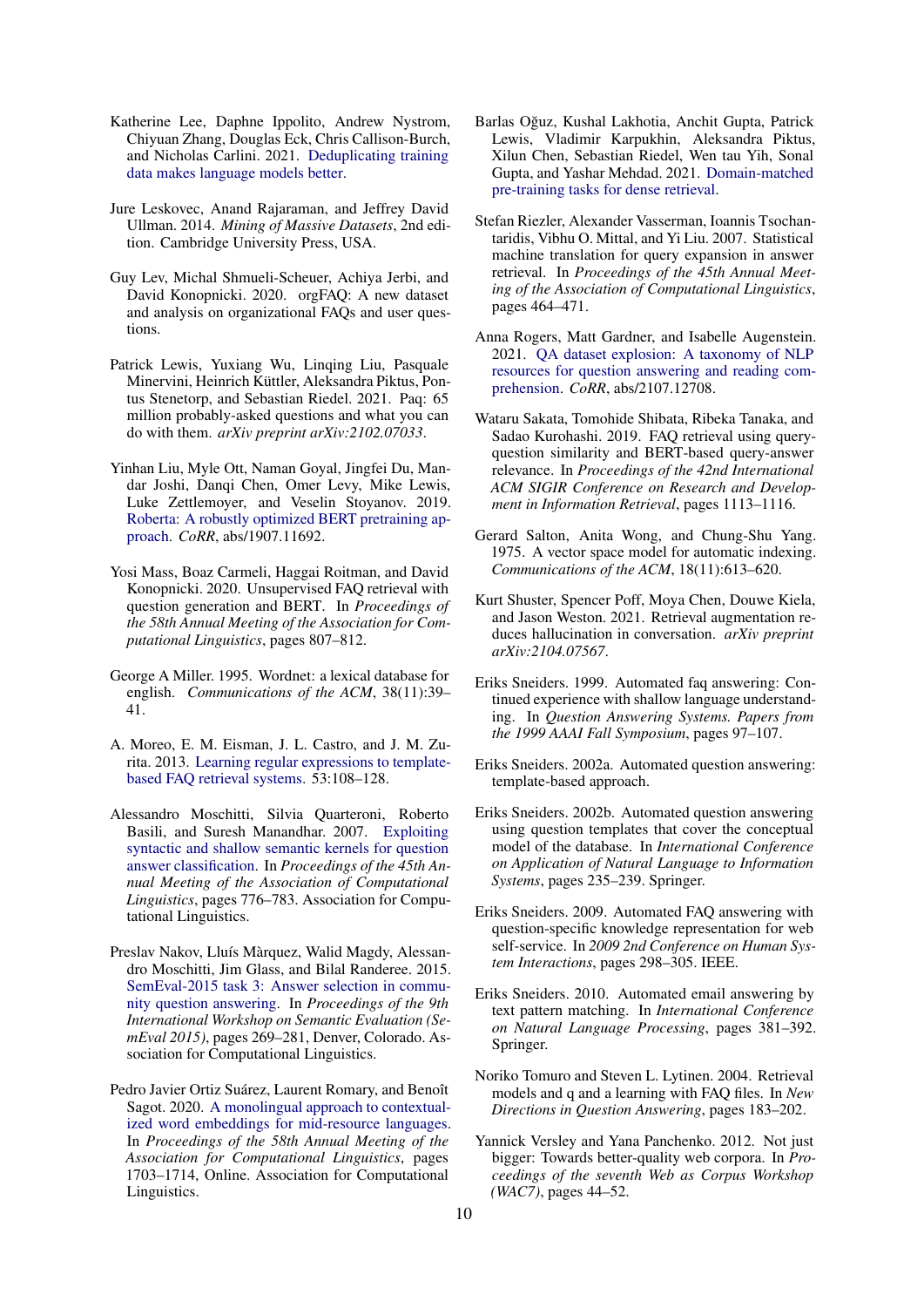- <span id="page-10-0"></span>Steven D. Whitehead. 1995. [Auto-FAQ: an experiment](https://doi.org/10.1016/0169-7552(95)00101-2) [in cyberspace leveraging.](https://doi.org/10.1016/0169-7552(95)00101-2) 28(1):137–146.
- <span id="page-10-1"></span>Ruobing Xie, Yanan Lu, Fen Lin, and Leyu Lin. 2020. FAQ-based question answering via knowledge anchors. In *CCF International Conference on Natural Language Processing and Chinese Computing*, pages 3–15. Springer.
- <span id="page-10-3"></span>Lee Xiong, Chenyan Xiong, Ye Li, Kwok-Fung Tang, Jialin Liu, Paul N. Bennett, Junaid Ahmed, and Arnold Overwijk. 2020. [Approximate nearest neigh](http://arxiv.org/abs/2007.00808)[bor negative contrastive learning for dense text re](http://arxiv.org/abs/2007.00808)[trieval.](http://arxiv.org/abs/2007.00808) *CoRR*, abs/2007.00808.
- <span id="page-10-2"></span>Sheng-Yuan Yang. 2009. Developing of an ontological interface agent with template-based linguistic processing technique for FAQ services. 36(2):4049– 4060. Publisher: Elsevier.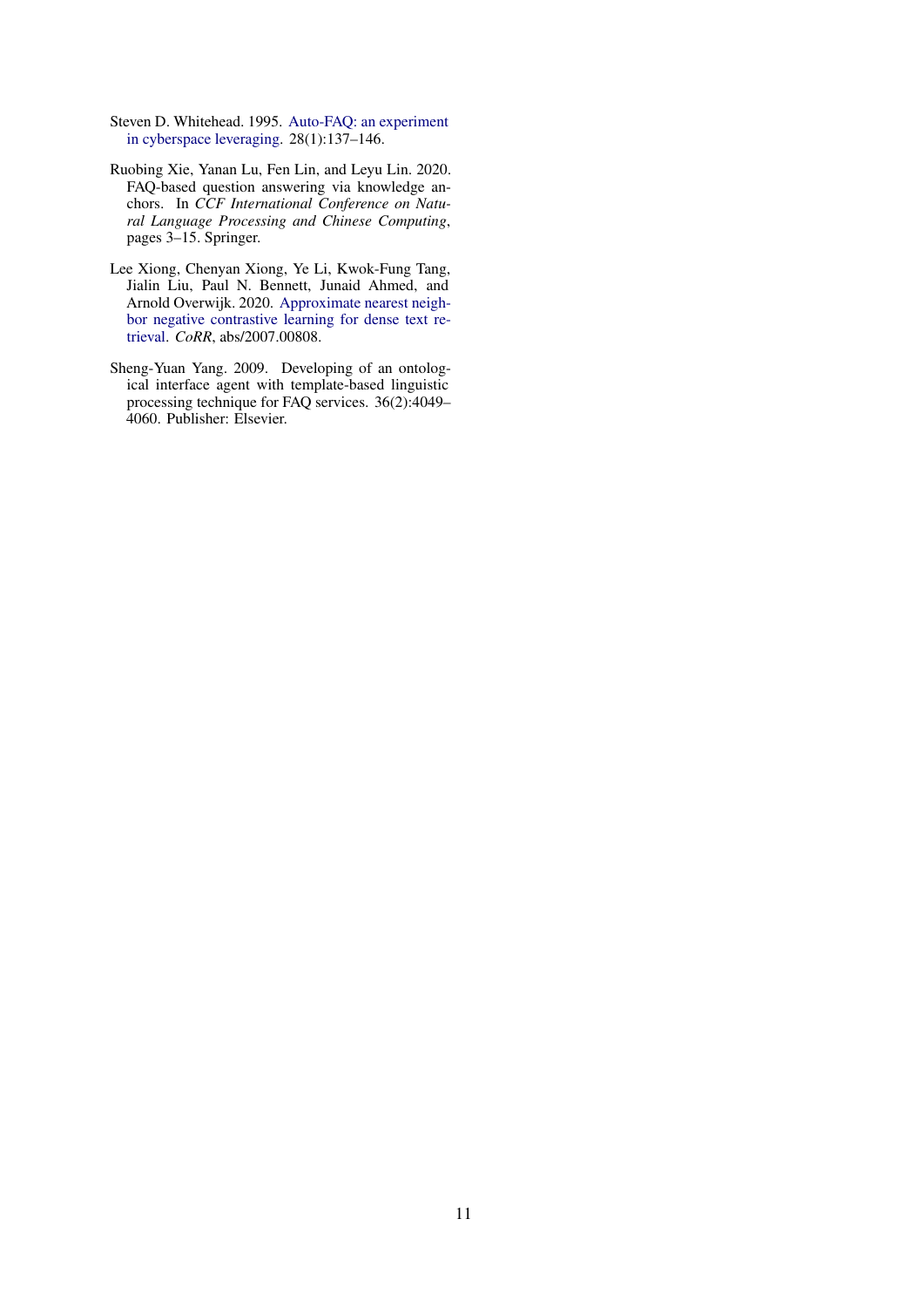|                     | n                         |         |               |         |                                      |         |                  |            |         |              |        |                                              |           |                  |              |                                 |         |              |                  |        |              |          |
|---------------------|---------------------------|---------|---------------|---------|--------------------------------------|---------|------------------|------------|---------|--------------|--------|----------------------------------------------|-----------|------------------|--------------|---------------------------------|---------|--------------|------------------|--------|--------------|----------|
|                     | $\odot$<br>$\bar{\alpha}$ |         |               |         |                                      |         |                  |            |         | 88.3<br>89.8 |        |                                              |           |                  |              |                                 |         |              |                  |        |              |          |
| Monolingual         | MRR                       |         |               |         | 823<br>2000 1441668<br>2000 144166   |         |                  |            |         |              |        |                                              |           |                  |              |                                 |         |              |                  |        |              |          |
|                     | $\bar{\mathbb{e}}$        |         |               |         |                                      |         |                  |            |         |              | 64.0   |                                              |           |                  |              |                                 |         |              |                  |        |              |          |
|                     | R@5                       |         |               |         |                                      |         |                  |            |         |              |        | 89.1<br>83.1<br>85.4                         |           |                  | 335588753558 |                                 |         |              |                  |        | 80.5         |          |
| (full training set) | MRR                       | 80.7    |               |         |                                      |         |                  |            |         |              |        |                                              |           |                  |              |                                 |         |              |                  |        |              |          |
|                     | $\bar{\mathbb{e}}$        |         |               |         |                                      |         |                  |            |         |              |        |                                              |           |                  |              |                                 |         |              |                  |        |              |          |
|                     | R@5                       |         |               |         |                                      |         |                  |            |         |              |        |                                              |           |                  |              |                                 |         |              |                  |        | 83.7<br>92.6 |          |
| (1 page per domain) | MRR                       |         |               |         |                                      |         |                  |            |         |              |        |                                              |           |                  |              |                                 |         |              |                  |        |              |          |
|                     | $\bar{\mathbb{e}}$        |         |               |         |                                      |         |                  |            |         |              |        |                                              |           |                  |              |                                 |         |              |                  |        |              | 78.      |
|                     | $\mathfrak{G}$            | 83.0    |               |         |                                      |         |                  |            |         |              |        |                                              |           |                  |              |                                 |         |              |                  |        |              |          |
| USE                 | MRR                       | 64.2    |               |         |                                      |         |                  |            |         |              |        |                                              |           |                  |              |                                 |         |              |                  |        |              |          |
|                     | P@1                       | 52.6    |               |         |                                      |         |                  |            |         |              |        |                                              |           |                  |              |                                 |         |              |                  |        |              |          |
|                     | R@5                       |         |               |         |                                      |         |                  |            |         |              |        |                                              |           |                  |              |                                 |         |              |                  |        |              |          |
| <b>TF-IDF</b>       | MRR                       | 63.8    | 58.0          |         | 60.6                                 | 58.6    | 62.9             | 55.8       | 59.2    | 59.2         |        | 59.2<br>71.3                                 | 58.9      | 59.3             |              | 3<br>3<br>3<br>3<br>3<br>3<br>3 |         | 57.8<br>48.2 |                  |        | 38.          | 58.1     |
|                     | P@1                       | 53.9    | 48.0          | 49.2    | 49.9                                 | 49.0    | 53.2             | 45.5       | 49.3    | 48.5         | 49.9   | 61.8                                         | 48.8      | 49.1             | 54.3         | 62.7                            | 43.9    | 48.6         | 38.3             | 49.3   | 30.3         | 49.4     |
|                     | R@5                       | 29.7    | 28.8          | 36.7    | 30.3<br>26.5<br>26.6<br>26.7<br>30.4 |         |                  |            |         |              |        | $\overline{40.1}$                            |           |                  |              |                                 |         |              | 0.61             | 42.8   | 20.4         | 24.5     |
| Random              | <b>MRR</b>                | 18.9    | 18.3          | 22.3    | 19.4                                 | 16.8    | 17.3<br>17.0     |            |         |              |        | 19.0<br>21.7<br>23.8<br>17.8<br>16.1<br>18.1 |           |                  |              | 30.6                            | 18.3    | 20.3         | 12.9             | 25.1   | 13.3         | .59      |
|                     | P@1                       | 5.6     | 5. 7.<br>2. 9 |         |                                      | 5.2     | $5.\overline{3}$ |            |         |              |        | $\overline{8.0}$                             |           | $\frac{5}{5}$ .0 | 5.6          | $\frac{3}{2}$                   | 5.6     | 6.4          | $3.\overline{8}$ |        |              |          |
| Language            |                           | English | German        | Spanish | French                               | Italian | Dutch            | Portuguese | Turkish | Russian      | Polish | Indonesian                                   | Norwegian | Swedish          | Danish       | Vietnamese                      | Finnish | Romanian     | $\rm Czech$      | Hebrew | Hungarian    | Croatian |

higher MRR. P@1 = Precision-at-1 (accuracy), MRR = Mean Reciprocal Rank, R@5 = Recall-at-5, One page per domain = subset of the training set.